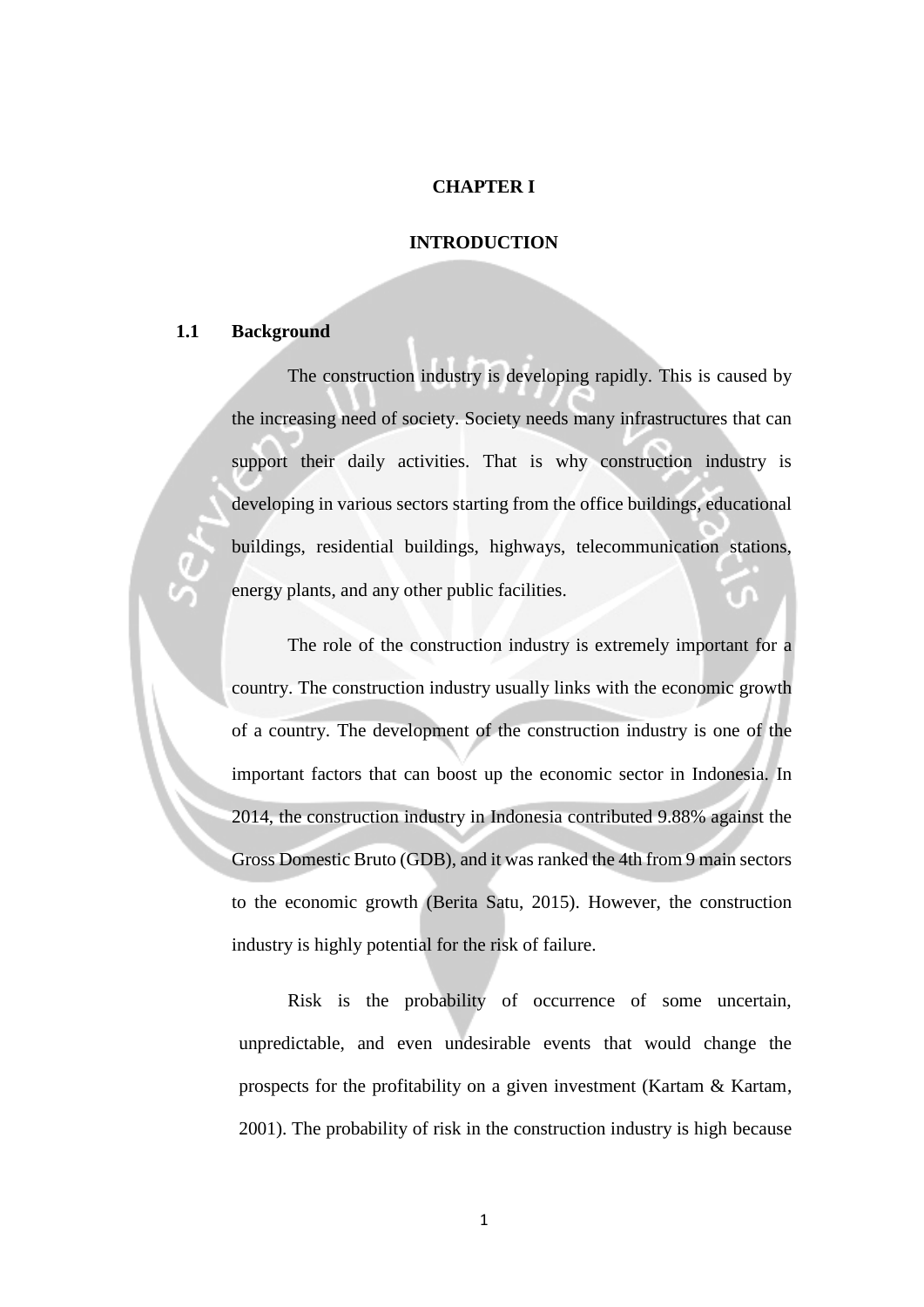of the process from the designing, investment, bidding, until the construction project done is very complex. Risk occurs through many unpredictable and uncontrollable factors. These factors can be internal factors and external factors.

 It is a common thing that the failures result in project delay, cost overruns, and the change scope of work. Risk management can reduce or even avoid the damages that resulting failures in many projects. For this purpose, risk management in construction industry is important to be studied.

#### **1.2 Problem Statement**

- 1. What are the existing factors influencing risks in the construction projects in Yogyakarta?
- 2. What are the common sources of risks in the construction projects in Yogyakarta?

### **1.3 Research Aims**

- 1. To identify existing factors influencing risks in the construction projects in Yogyakarta.
- 2. To identify common sources of risks in the construction projects in Yogyakarta.